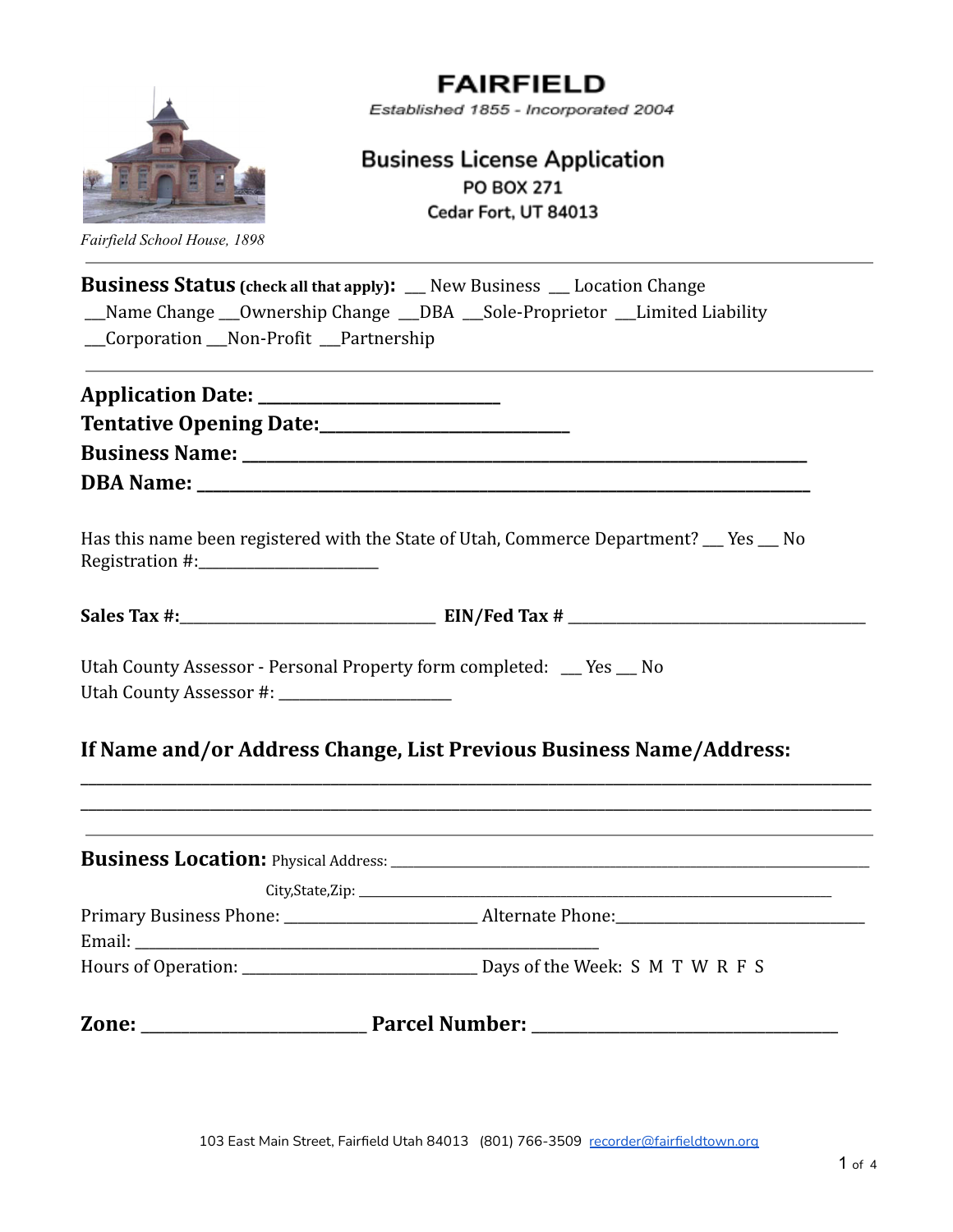### **Contact/Mailing Information:** (if different from business address)

| Contact Email Address: The Contact Email Address:                                                                                                                                               |  |  |  |
|-------------------------------------------------------------------------------------------------------------------------------------------------------------------------------------------------|--|--|--|
| Have you previously operated a business in Fairfield Town? __ Yes _ No                                                                                                                          |  |  |  |
|                                                                                                                                                                                                 |  |  |  |
|                                                                                                                                                                                                 |  |  |  |
| <b>Type of Business:</b> __ General (Commercial) __ Home Based* __ Services __ Dining<br>- Health & Medical - Shopping - Education - Temporary/Seasonal* - Solicitor's license<br>$\_\_$ Other: |  |  |  |
|                                                                                                                                                                                                 |  |  |  |
|                                                                                                                                                                                                 |  |  |  |
|                                                                                                                                                                                                 |  |  |  |
|                                                                                                                                                                                                 |  |  |  |
|                                                                                                                                                                                                 |  |  |  |
|                                                                                                                                                                                                 |  |  |  |
|                                                                                                                                                                                                 |  |  |  |
| <b>Details of Business:</b>                                                                                                                                                                     |  |  |  |
| 1. Number of employees: ________________                                                                                                                                                        |  |  |  |
|                                                                                                                                                                                                 |  |  |  |
| 3. Is this a newly constructed building or individual tenant improvement? __ Yes* __No                                                                                                          |  |  |  |
|                                                                                                                                                                                                 |  |  |  |
| If New construction, Building Permit number: ___________________________________                                                                                                                |  |  |  |
| 5. Are there additional businesses within the building? __ Yes __ No                                                                                                                            |  |  |  |
| 6. Will there be any changes/additions to existing signage? __ Yes __ No<br>7. Will there be any changes/additions to the building site? __ Yes* __ No                                          |  |  |  |

**All proposed signage (permanent or temporary) shall meet the Fairfield Town Code 10.21. All commercial spaces that have been remodeled of any type are subject to a preoccupation inspection by the Building Department.**

# **Public Safety Information**

#### **Emergency Information**

In the event of a police or fire emergency, the information you provide helps us contact you. Ideally, the first contact person should respond to the business in a short amount of time and have the necessary keys or alarm codes to enter the building.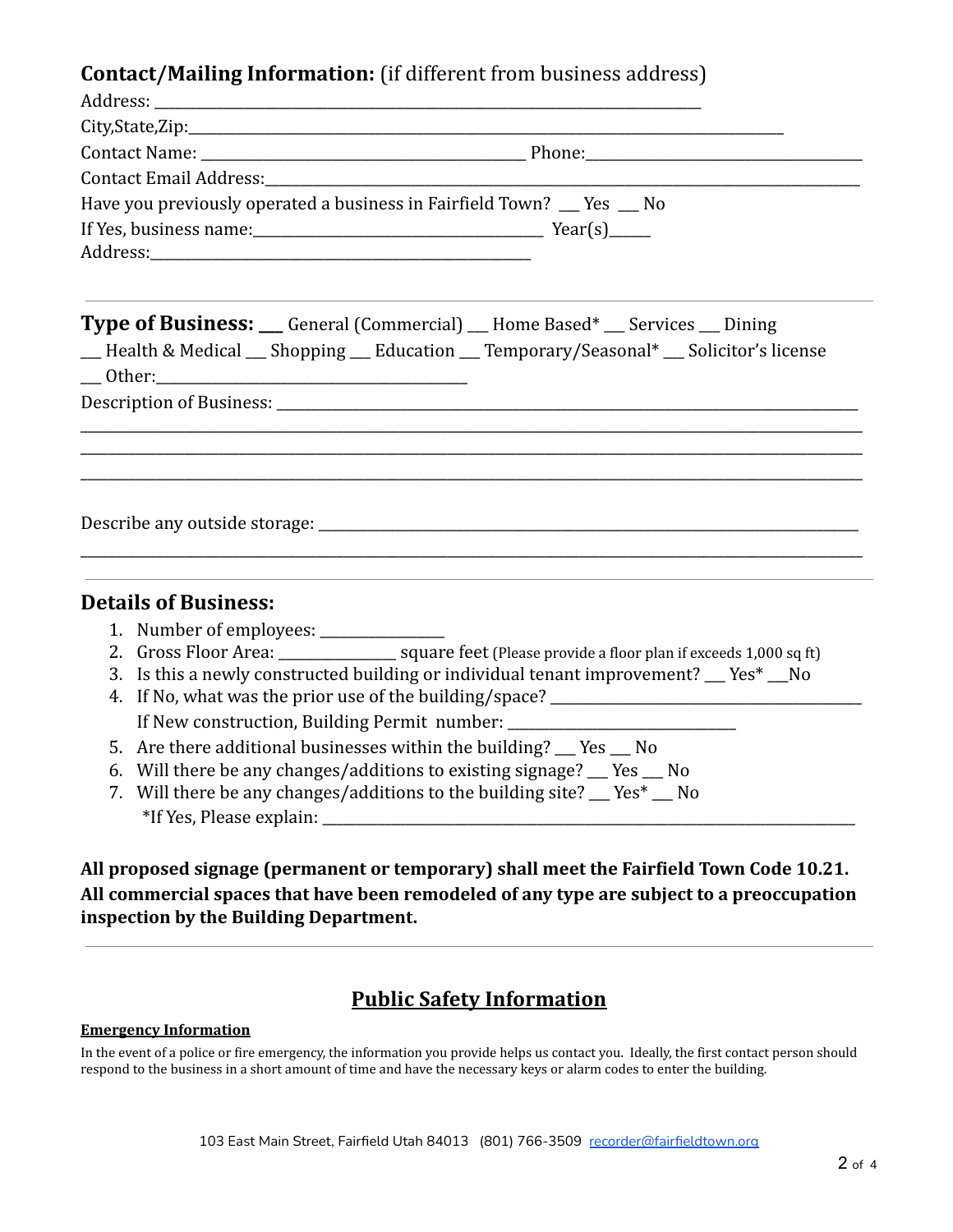| Is there a security alarm system: __ Yes __ No If yes, please list the alarm company's name and phone number:                              |  |  |  |
|--------------------------------------------------------------------------------------------------------------------------------------------|--|--|--|
| If different from contact person $#1$ or $#2$ as listed above, who is the responsible party?                                               |  |  |  |
|                                                                                                                                            |  |  |  |
| Is this building equipped with a fire sprinkler system? ___ Yes ___ No<br>Is this building equipped with a Fire Alarm system? __ Yes __ No |  |  |  |

#### **Applicant's Agreement**

These forms, including any supplemental applications, are for a business license. The actual license will be issued only when the business complies with all local, state, and federal building codes. All inspections are completed and approved by the necessary Town departments.

It is unlawful for any person to engage in business within the Town without first obtaining a license. (Town Code 3.1.20)

Business licenses shall not be transferred from one person to another. (Town Code 3.1.40(F))

I, the undersigned, hereby agree to conduct said business strictly in accordance with all Fairfield Town codes governing such business and swear under penalty of law that the information contained herein is complete, truthful, and accurate to the best of my knowledge and current belief. I understand that to falsify any information on this application is grounds for denial and or revocation of this license, which shall be valid for a period from July 1st to June 30th. I must be renewed on an annual basis to remain valid. Suppose the renewal fee, plus any disproportionate fee due, is not paid within 45 days after expiration. In that case, a penalty fee of 25% of the total amount due shall be imposed and shall become part of the license fee.

\*If the home-based business, I have read and understood the home-based business code. ( Town Code Title 3.5)

| <b>Applicant signature:</b> | <b>Date:</b> |  |
|-----------------------------|--------------|--|
|-----------------------------|--------------|--|

**Please Print Your Name: \_\_\_\_\_\_\_\_\_\_\_\_\_\_\_\_\_\_\_\_\_\_\_\_\_\_\_\_\_\_\_\_\_\_\_\_\_\_\_\_\_\_\_\_\_\_\_\_\_\_\_\_\_\_\_\_\_\_\_\_\_\_\_\_\_\_\_\_\_\_**